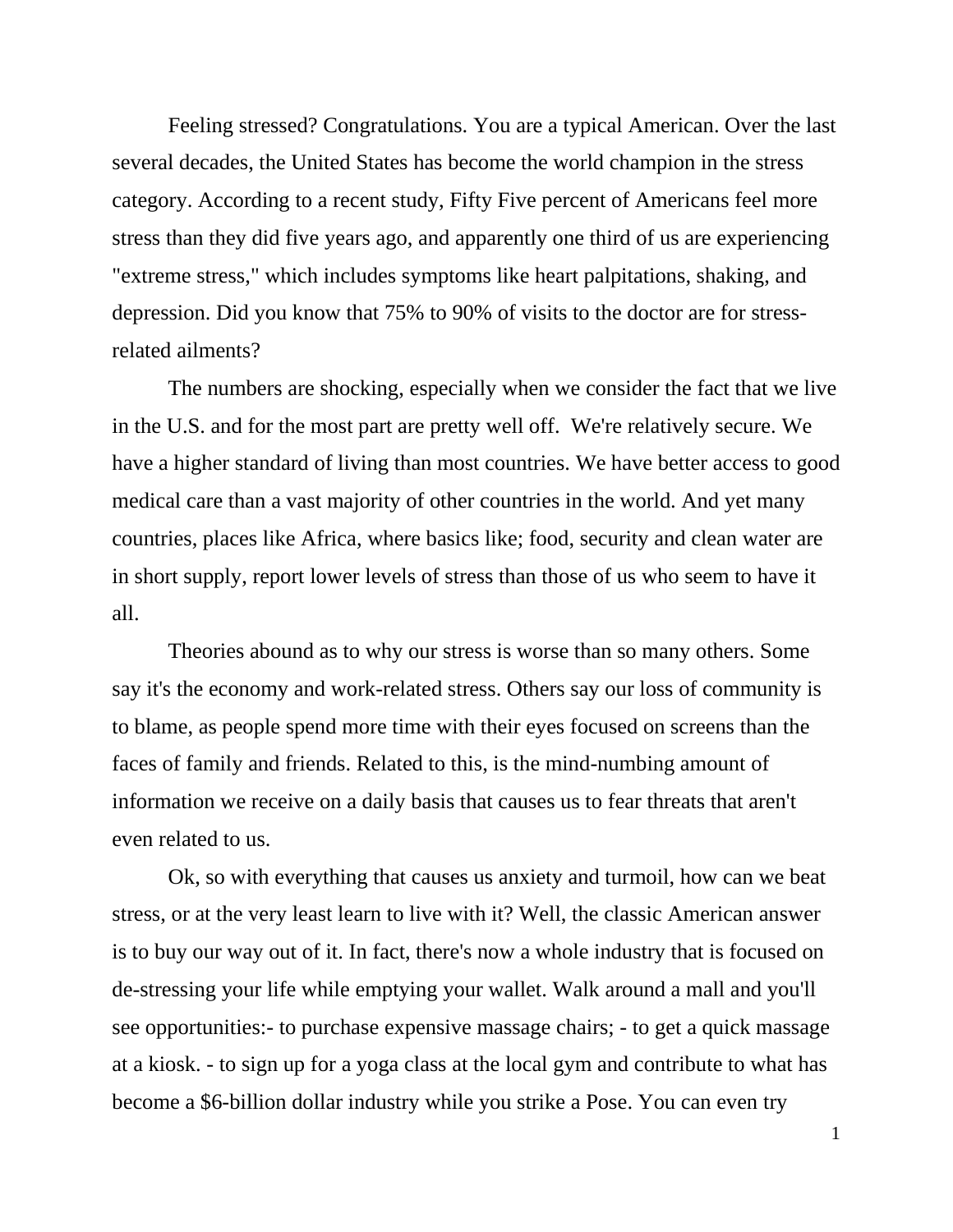sipping a relaxing drink. Instead of the amped-up stress jolt of a Red Bull or Bang energy drink, why not guzzle a Just Chill or a Slow Cow (the anti-Red Bulls).

The truth is, however, that, despite the billions of dollars we're spending on this type of stuff, you just can't buy peace. It isn't something that can be purchased, and it can often take us a lifetime to figure out how to achieve it, if we don't know where to look. Thankfully though, as Children of God it is possible for us to find an answer in scripture, especially if we are willing to take some time to study our second lesson and think about the people it was originally intended for.

The people to whom John was writing had every reason to be way more stressed than we could ever possibly imagine. While his audience isn't clearly identified at the beginning of the letter, the fledgling Christian churches of John's day were often harassed and persecuted. People were losing their livelihoods, and their lives, because of their association with the person and message of Jesus. At a minimum, they would have been ostracized by their pagan and Jewish neighbors for declaring a crucified Messiah as the Lord of the world.

But instead of rolling out the yoga mat, the early Christians actually thrived in the midst of stress and persecution. The first few centuries of Christianity saw it explode in numbers, and influence, to a point that, by the early fourth century, it was the dominant faith and worldview of the very Roman Empire that had sought the church's destruction. Which might make us wonder, how did the early Christians conquer the world, so to speak? The apostle John gives us a clue, and he offers it to us free of charge!

Keep in mind that John was no sage or guru, but he was a witness to the life of Jesus. He shares with us how to live according to the pattern of Christ. For John, the way to peace didn't involve swiping a credit card to get what we need; rather, it involved remembering the gift that God has already given us. "Everyone who believes that Jesus is the Christ has been born of God," says John. If our ceaseless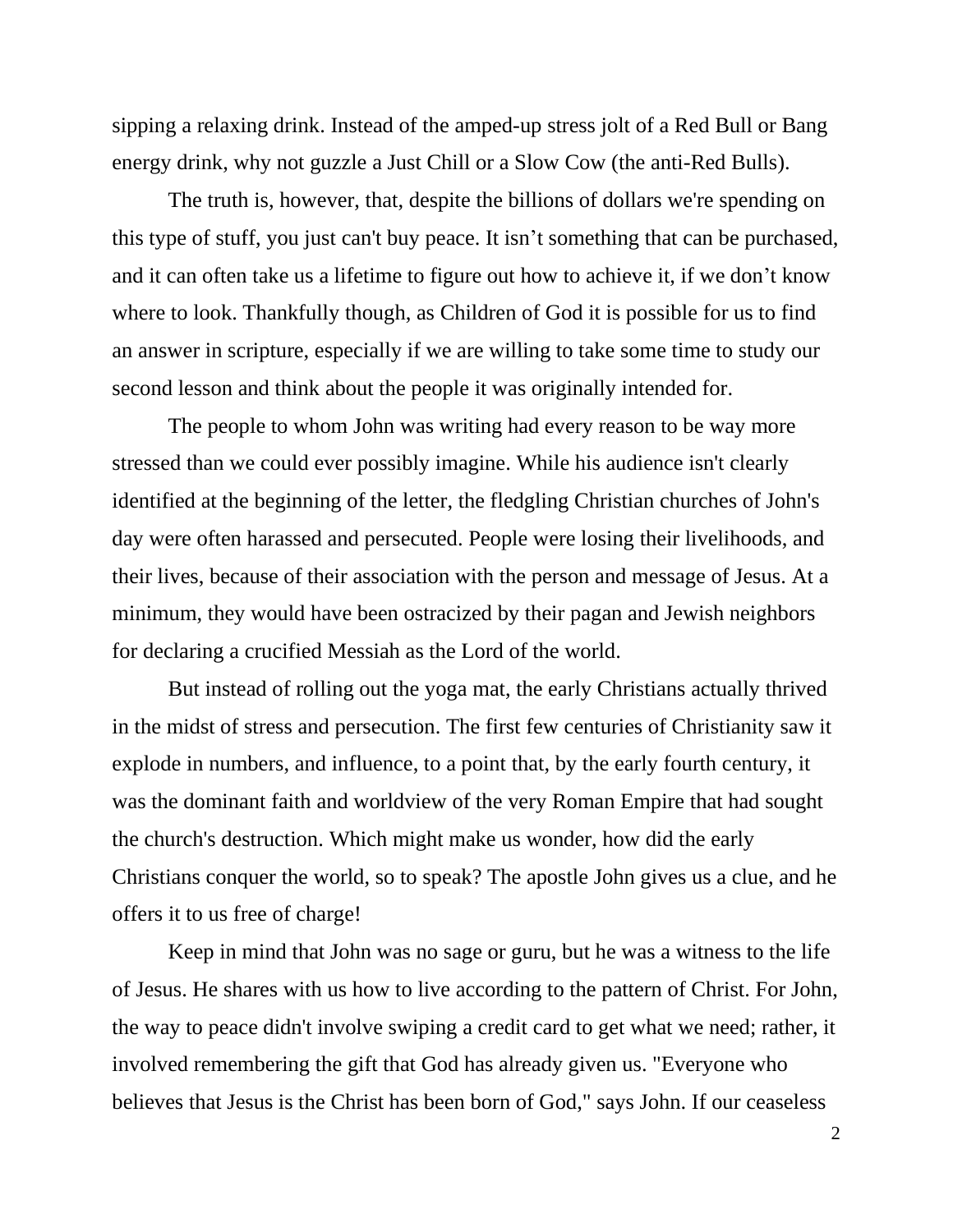striving for security and prosperity is the source of much of our stress, John reminds us that the one thing we really need is the one thing we can never buy or earn, and that's our status as children of God.

When we believe that Jesus is God's Son, it's that faith, and not our striving, that makes us part of his family. Every child of God who loves the parent, then, also loves the rest of his children. If isolation and overwork are the causes of much of our stress, John reminds us that God has brought us together by giving us the gift of Jesus Christ, and offering us a whole new community in which we can both give and receive the love God has shared with us. It's out of that love, then, that God gives us guidance about how to conquer the world, and the stress that comes with it. "When we love God and obey his commandments," says John, it becomes the way in which we can love God's other children.

In a world in which a fire hose of information bombards us constantly, obedience to God sets us free from our worry and stress and is the secret of a life of freedom. When we experience the gift of God's love and grace, it becomes the gift around which we orient our lives. We then focus on what we have, rather than what we don't have. We focus on the present, rather than worrying about the future. We know that our future is secure in Christ.

John goes on to say, that the commandments of God are not "burdensome," but that it's through our obedience to God, in response to God's love, that God's children, in faith, "conquer the world." Martin Luther put this another way when he said, "We are not obligated to do good works in order to earn God's favor. We do good works out of our gratitude to a loving God."

Many of the de-stressing devices that people are buying today are all about escaping from the world. Take the Ostrich Pillow, for example. It is a pillow that fits over the head, leaving just a small opening for the mouth and nose, and puts the wearer into a head-in-the-sand kind of posture on a table while a busy airport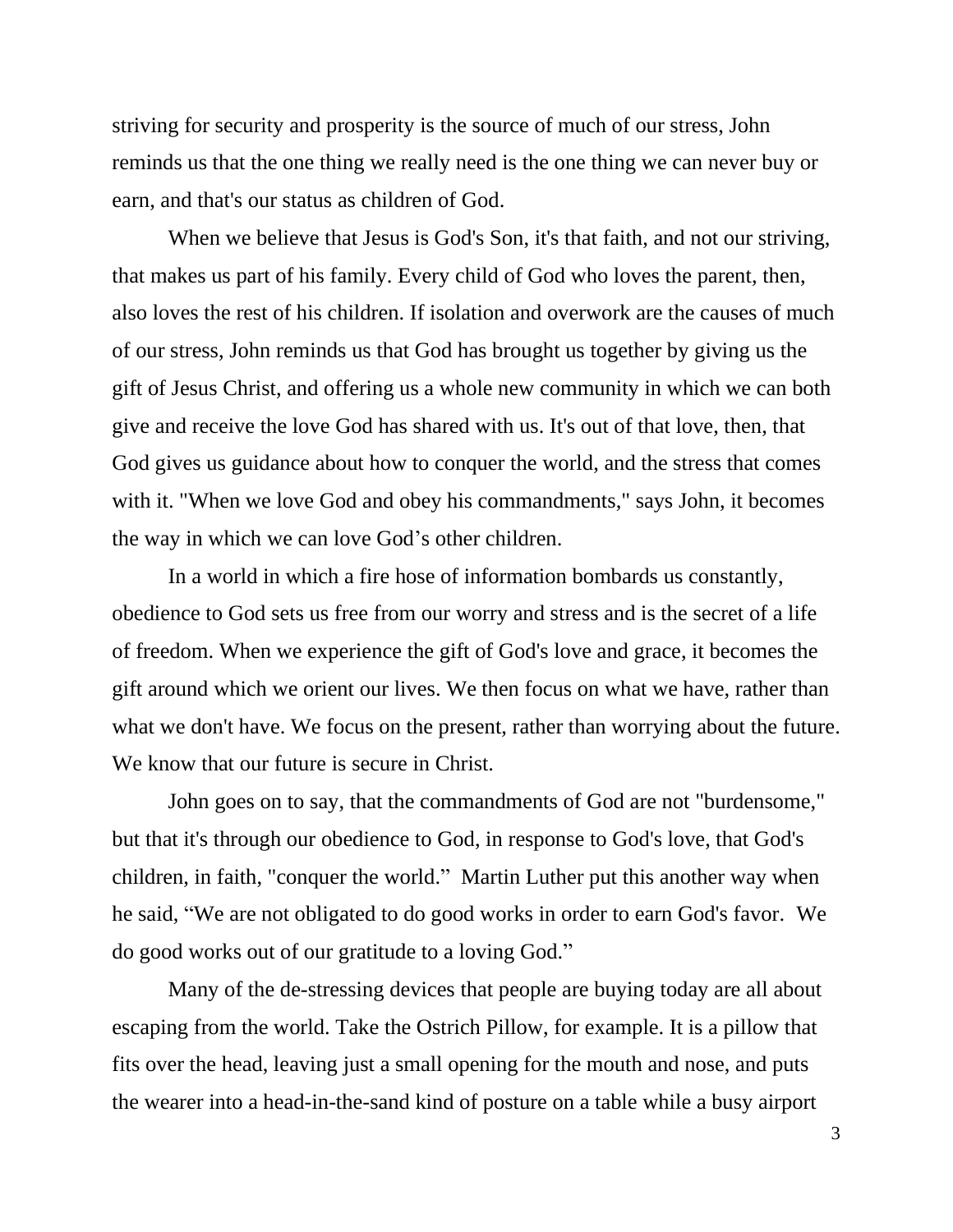bustles around him or her. (You should try looking it up with Google. It's hilarious!)

The Bible, however, wants us to look up and see the world, not as a place from which to escape, but as a place to be claimed in victory. "Who is it that conquers the world, but the one who believes that Jesus Christ is the Son of God?" When we believe that Jesus has already conquered the world, we have nothing to fear from it! Tell you what: No one can sell you that kind of peace!

Moving back to the beginning of our narrative for a moment, John informs us that everyone "who believes that Jesus is the Christ has been born of God." And during our time on this Earth, as we deal with stress and try to find ways to cope with it, you might say that each of us is on a search for God, a search that is motivated by a deep desire to be connected to our Creator.

A woman named Laurie Capps of Annandale, Virginia, tells the story of her 8-year-old daughter Grace, an only child. Laurie often hears Grace after she has gone to bed, whispering in her room. Sometimes Laurie hears Grace's footsteps at night, scurrying around the house, retrieving a doll or stuffed animal.

One day Grace was whispering and Laurie asked her what she was doing. "I'm playing hide-and-seek with God, Mom." Laurie laughed and told her, "Gracie, honey, don't you think that God can find you anywhere you hide?" She rolled her eyes, "Mom, I'm looking for God."

Each of us, in our own way, is looking for God. For some, the search ends quickly, and for others it is a lifelong quest. The good news is that we can find God in Jesus Christ, the one who is the human face of God. And when we find God in Jesus, we become a member of God's family. We cease to be an only child, and become part of an enormous family of faith.

Paul echoes John when he reminds the Roman church that nothing, not even the stress-inducing specters of hardship, distress, persecution, famine, nakedness,